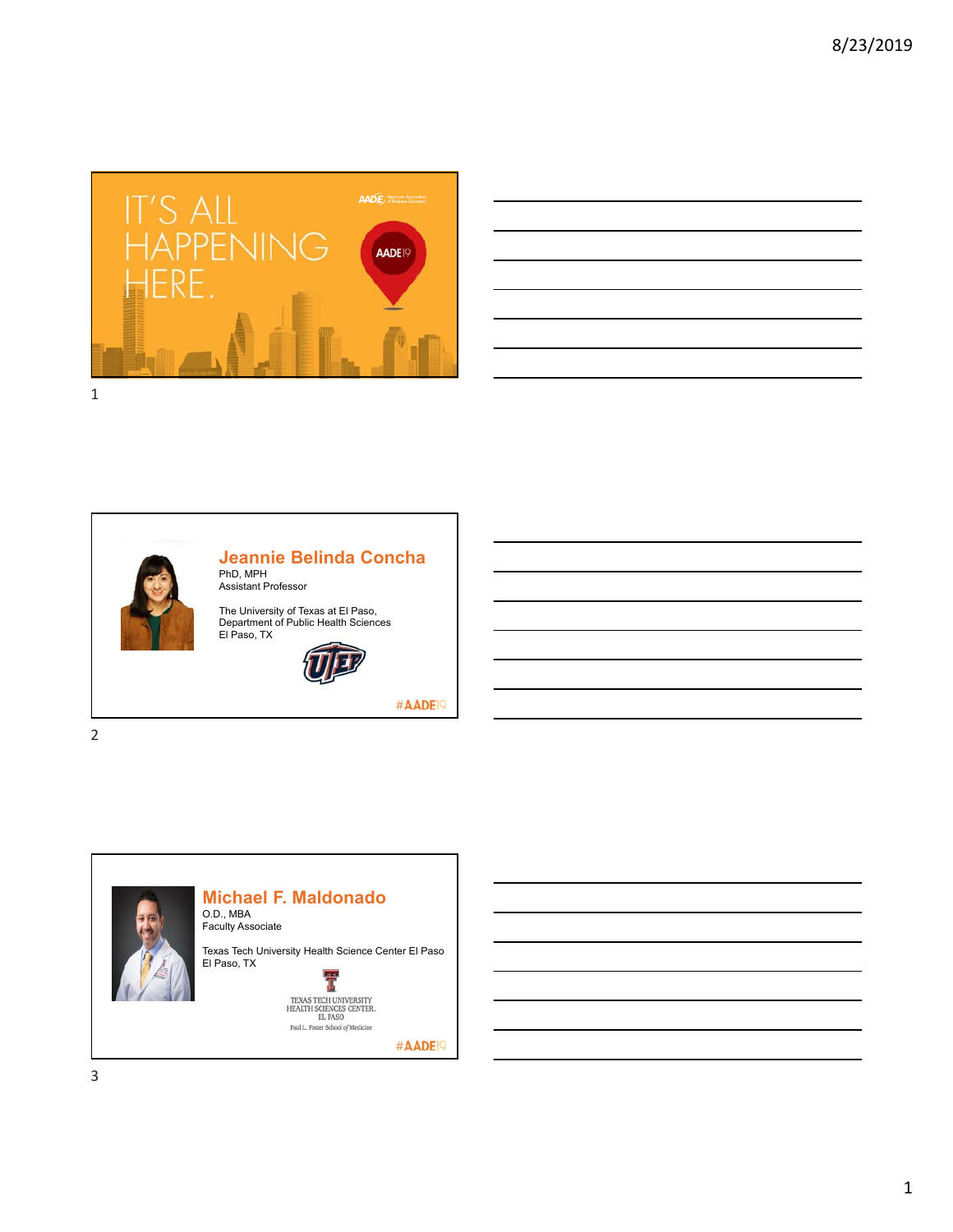



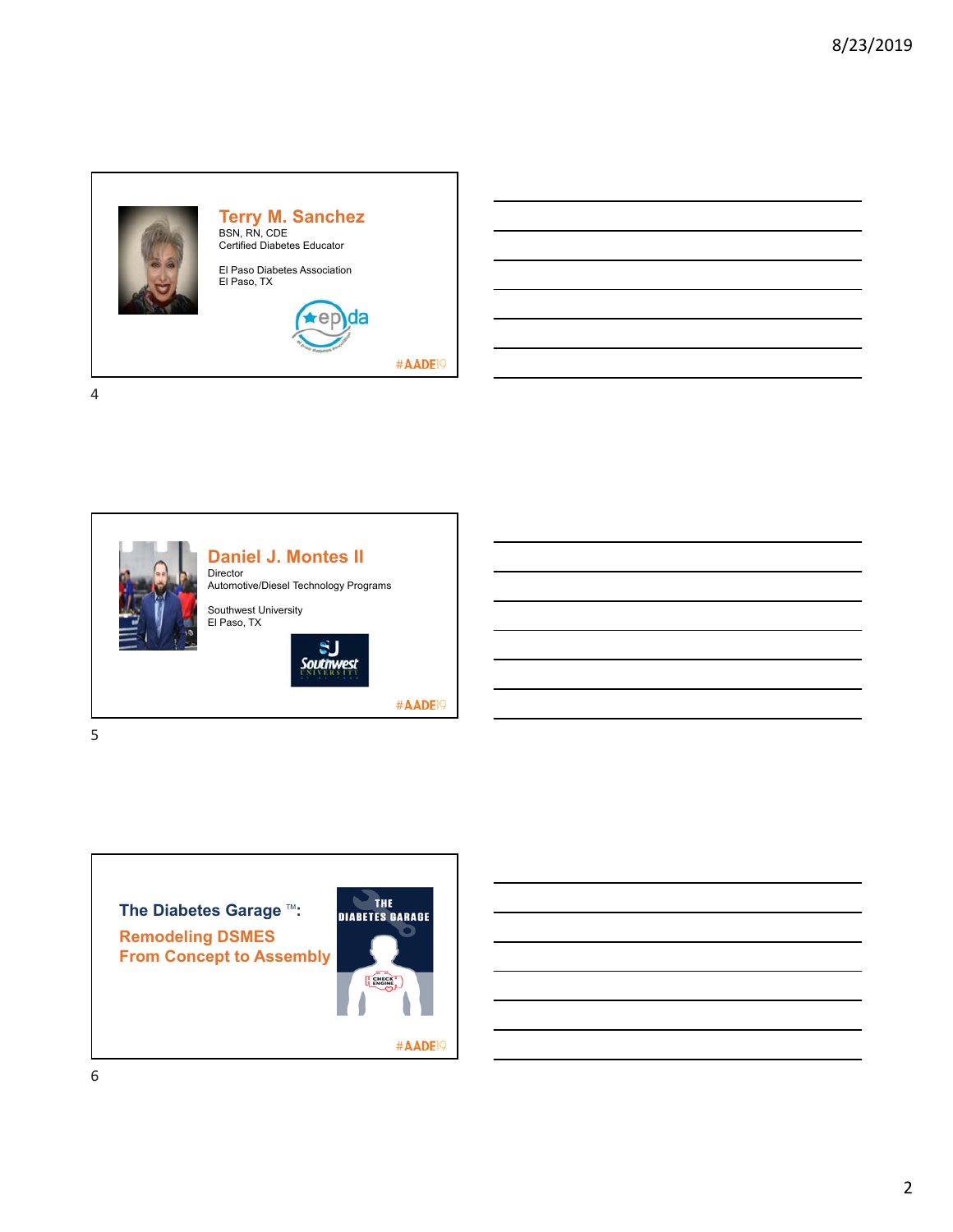# **Disclosure to Participants**

- Notice of Requirements For Successful Completion
	- Please refer to learning goals and objectives Learners must attend the full activity and complete the evaluation in order to claim continuing education credit/hours
- Conflict of Interest (COI) and Financial Relationship Disclosures:<br>- Presenter: Jeannie B. Concha, PhD, MPH No COl/Financial Relationship to disclose<br>- Presenter: Michael F. Maldonado, O.D., MBA No COl/Financial Rela
	-
- Non-Endorsement of Products:
	- Accredited status does not imply endorsement by AADE, ANCC, ACPE or CDR of any commercial products displayed in conjunction with this educational activity
- Off-Label Use:
	- Participants will be notified by speakers to any product used for a purpose other than for which it was approved by the Food and Drug Administration. #AADE<sup>19</sup>

7

# **Acknowledgements**

• Texas Department of State Health Services funding 2019-2021

### #AADE<sup>19</sup>

8

# **Learning Objectives**

- Describe how the Community Based Participatory Research guidelines were used to tailor a DSMES program for Hispanic men in the El Paso TX region.
- Identify the process by which an interdisciplinary team was established to tailor a DSMES Hispanic men's program
- Describe how local culture was used to market and attract men to participate in DSMES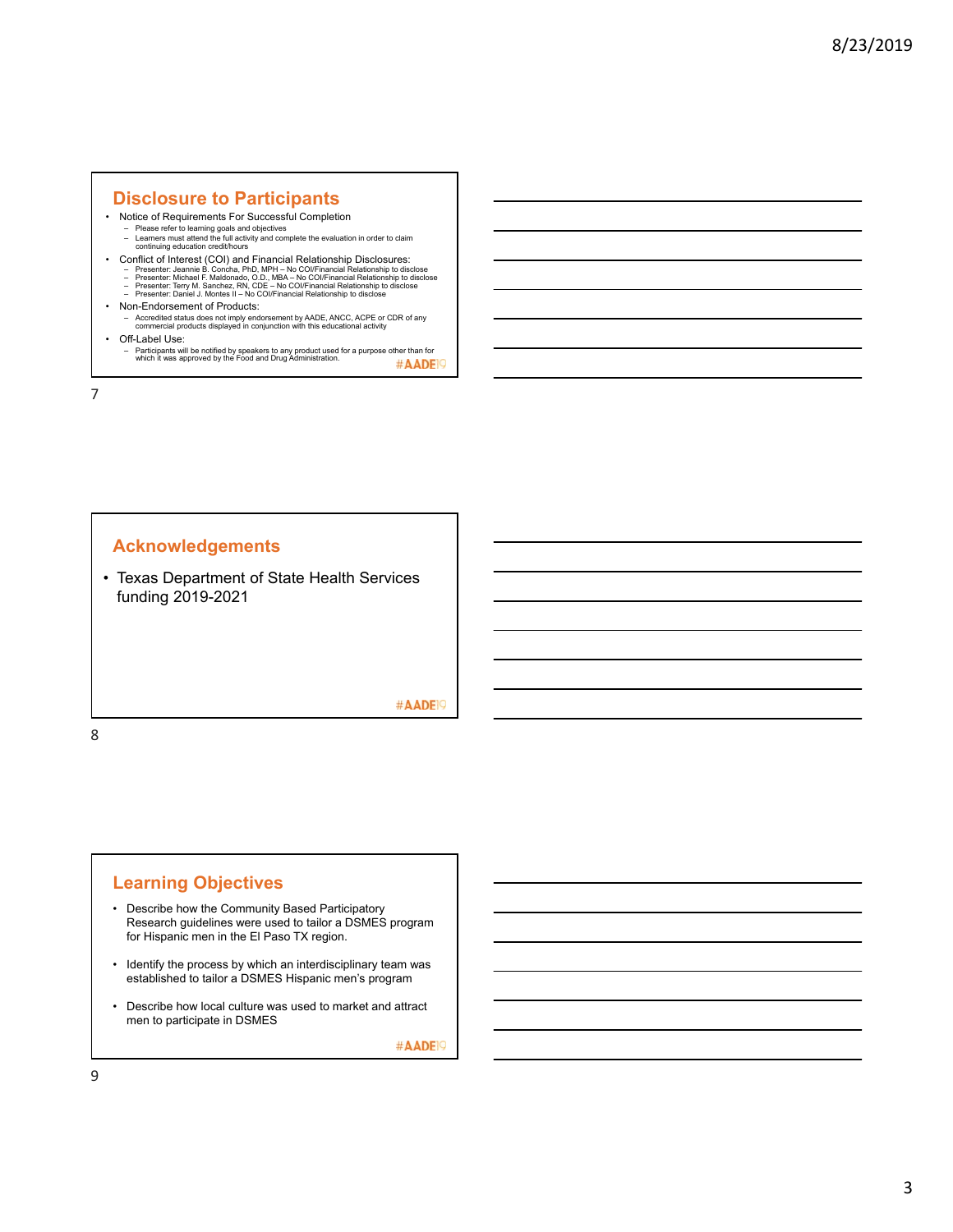### **Presentation Overview**

- The Diabetes Garage Conceptualization – Jeannie B. Concha
- Steering Committee: Navigating the program design and establishing the "pit crew" – Michael F. Maldonado
- The Remodel: DSMES overhaul – Terry M. Sanchez & Daniel J. Montes
- The Diabetes Garage acceptability and feasibility – Jeannie B. Concha

#AADE<sup>19</sup>

10



#AADE<sup>19</sup>

11

# **What is The Diabetes Garage ™**

- $\blacktriangleright$  Integrate automotive maintenance and repair analogies programmatically:
	- ‐ to engage men in diabetes education programs
- A tailored Diabetes Self Management and Education Support (DSMES) program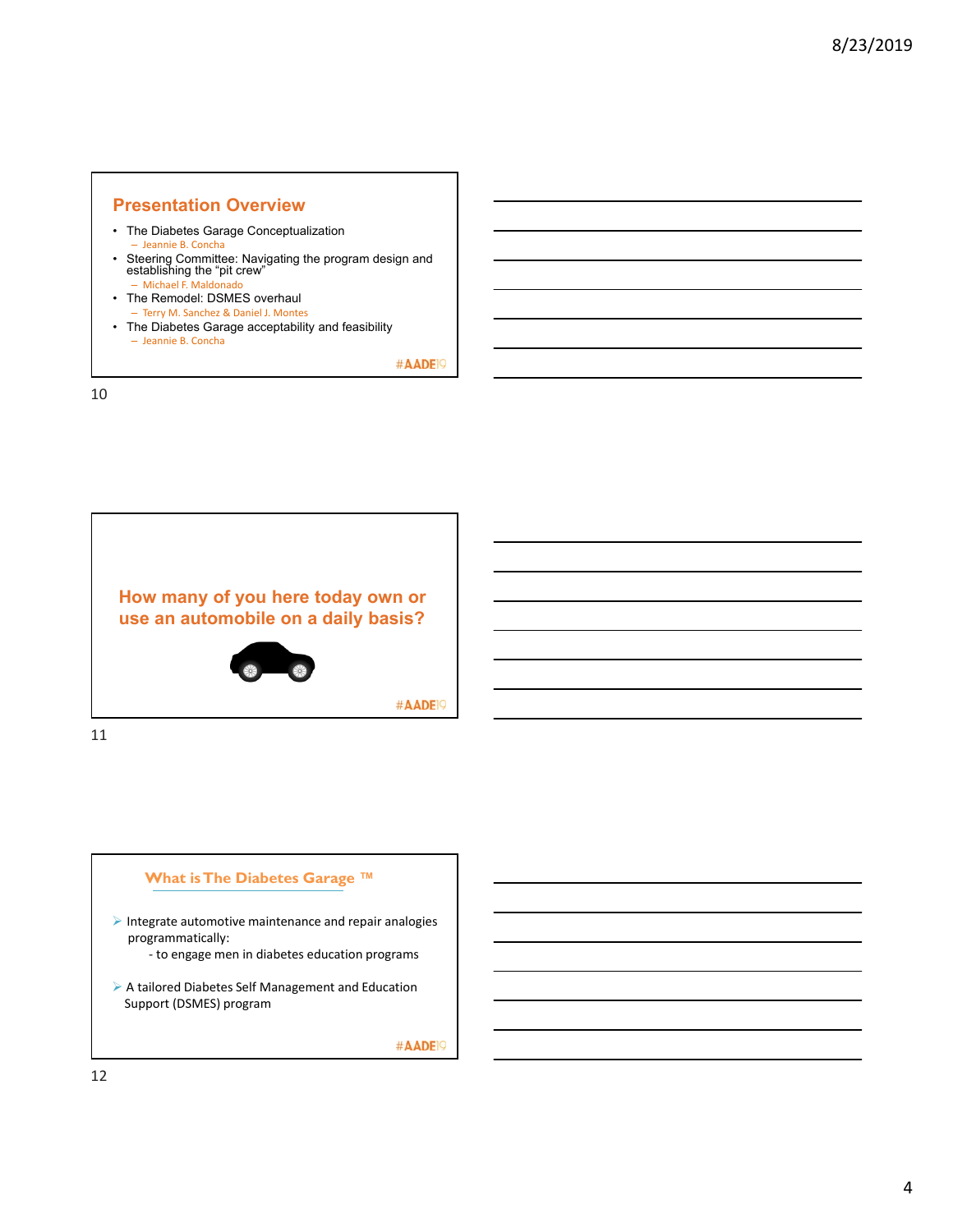### **American Diabetes Association Standards of Medical Care 2019 Recommendations**

#### **Tailor Treatment to Reduce Disparities in Diabetes**

- Providers should assess social context, including potential food insecurity, housing stability, and financial barriers (A‐grade)
- ▶ Patients should be referred to local community resources (B-grade)
- ▶ Provide patients with self-management support from lay health coaches, navigators, or community health workers (A‐grade)

#AADE<sup>19</sup>

13

### **What is The Diabetes Garage ™**

### Three Delivery Modes

- **(1) Educational Workshops**: four 2‐hour weekly educational sessions with a Certified Diabetes Educator (CDE) and automotive instructor, and a Diabetes Maintenance Manual and Diabetes Essentials Toolbox
- **(2) Website**: a website with informational videos and Facebook private group page,
- **(3) Open Garage:** a quarterly mock garage to consult with a CDE or diabetes educator engage in diabetes "shop talk"

#AADE<sup>19</sup>

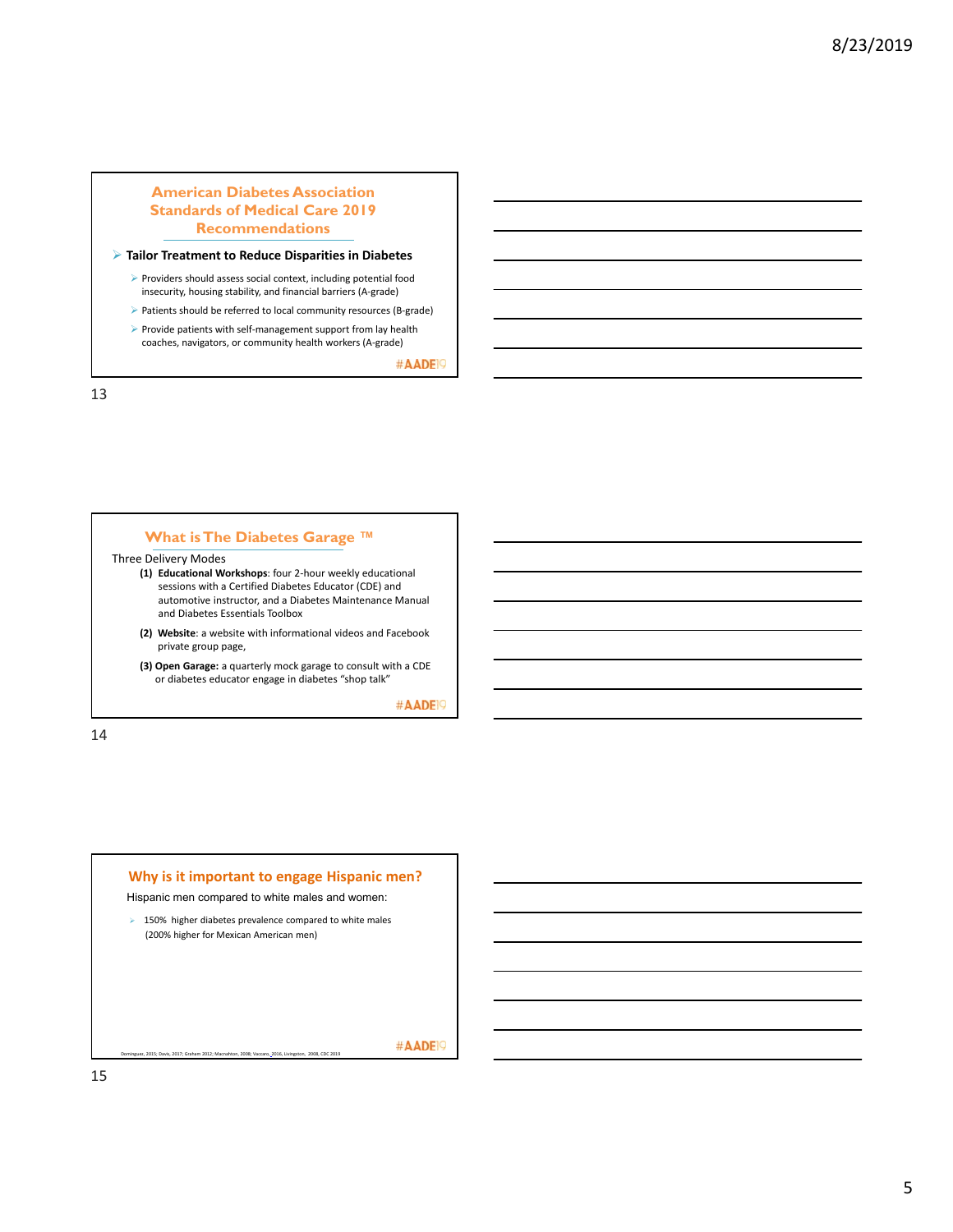



17



ez, 2015; Davis, 2017; Graham 2012; Macnahton, 2008; Vaccaro, 2016, Livingston, 2008, CDC 20

#AADE<sup>19</sup>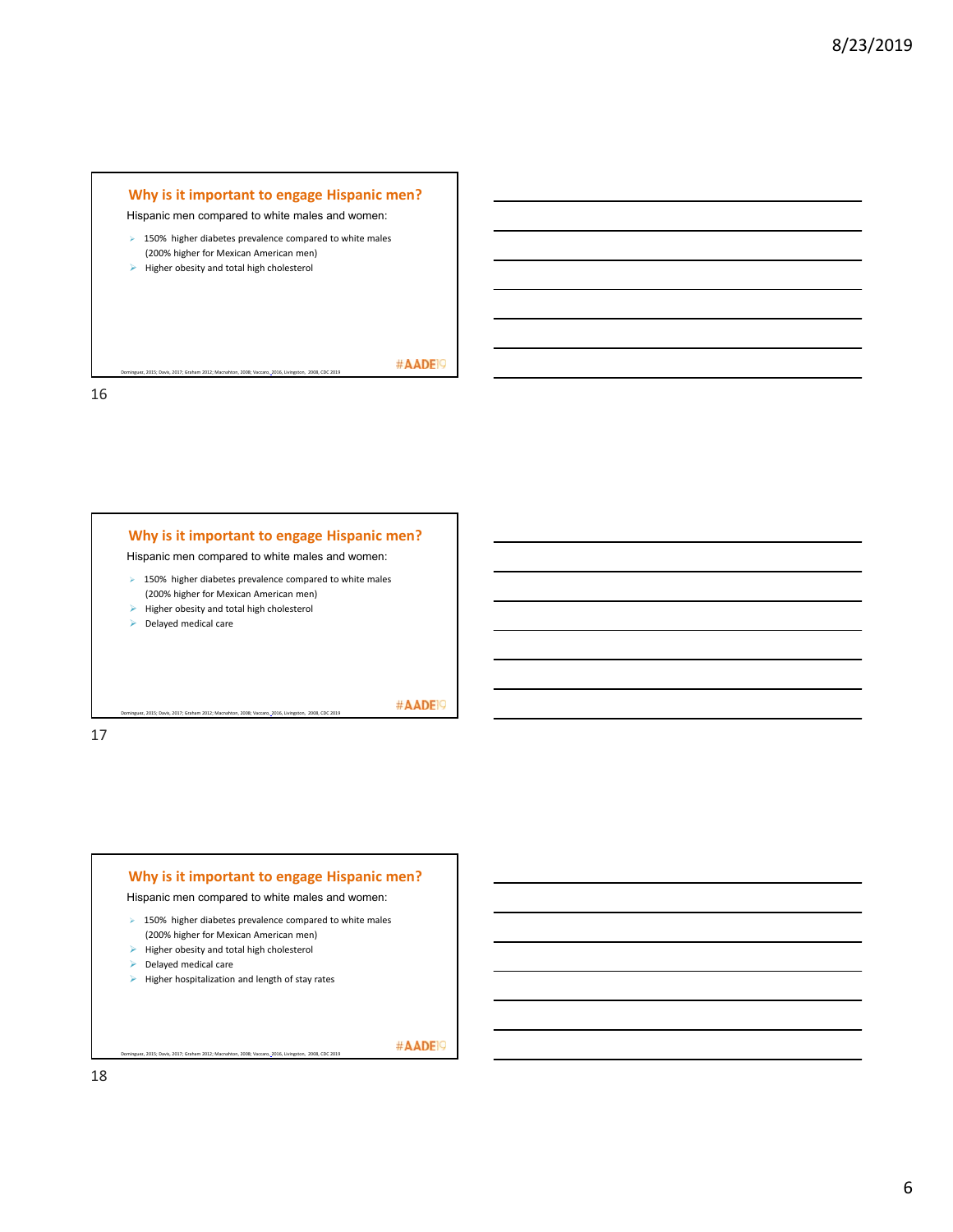### **Why is it important to engage Hispanic men?**

Hispanic men compared to white males and women:

- $\geq$  150% higher diabetes prevalence compared to white males (200% higher for Mexican American men)
- $\blacktriangleright$  Higher obesity and total high cholesterol
- Delayed medical care
- $\blacktriangleright$  Higher hospitalization and length of stay rates

uez, 2015; Davis, 2017; Graham 2012; Macnahton, 2008; Vaccaro, 2016, Livingston, 2008, CDC 201

Less diabetes knowledge

#AADE<sup>19</sup>

#AADE<sup>19</sup>

#AADE<sup>19</sup>

19

# **Why is it important to engage Hispanic men?**

Hispanic men compared to white males and women:

- $\triangleright$  150% higher diabetes prevalence compared to white males (200% higher for Mexican American men)
- $\blacktriangleright$  Higher obesity and total high cholesterol
- Delayed medical care
- $\blacktriangleright$  Higher hospitalization and length of stay rates
- **Less diabetes knowledge**
- $\blacktriangleright$  Less likely to visit a diabetes specialist

Dominguez, 2015; Davis, 2017; Graham 2012; Macnahton, 2008; Vaccaro, 2016, Livingston, 2008, CDC 2019

20

#### **Why is it important to engage Hispanic men?** Hispanic men compared to white males and women:  $\geq$  150% higher diabetes prevalence compared to white males (200% higher for Mexican American men)  $\blacktriangleright$  Higher obesity and total high cholesterol Delayed medical care  $\blacktriangleright$  Higher hospitalization and length of stay rates Less diabetes knowledge  $\blacktriangleright$  Less likely to visit a diabetes specialist ▶ More likely to face diabetes-related complications. ⋗

uez, 2015; Davis, 2017; Graham 2012; Macnahton, 2008; Vaccaro, 2016, Livingston, 2008, CDC 201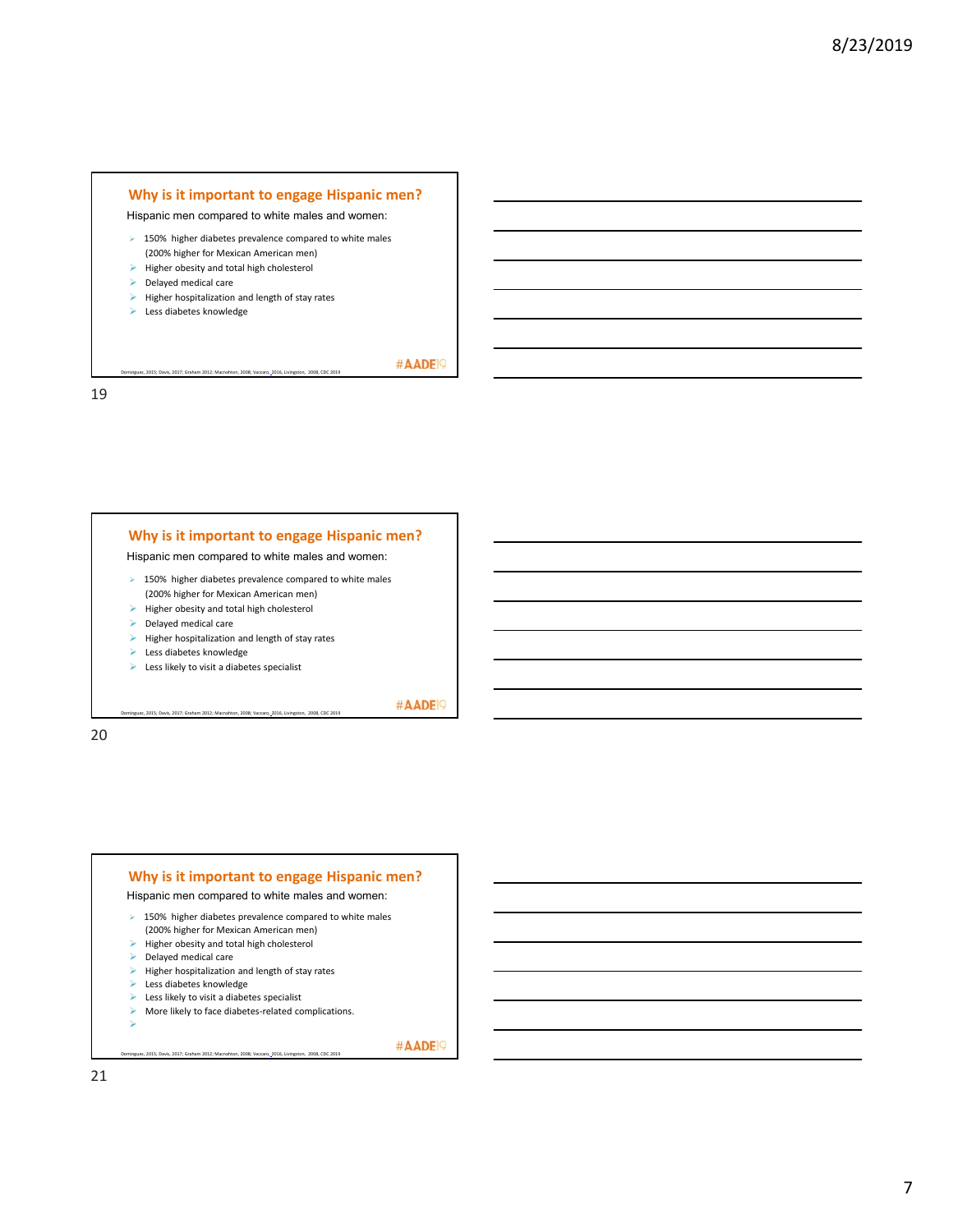### **Why is it important to engage Hispanic men?**

Hispanic men compared to white males and women:

- $\triangleright$  150% higher diabetes prevalence compared to white males
- (200% higher for Mexican American men)  $\blacktriangleright$  Higher obesity and total high cholesterol
- $\blacktriangleright$  Delayed medical care
- $\triangleright$  Higher hospitalization and length of stay rates
- $\blacktriangleright$  Less diabetes knowledge
- $\blacktriangleright$  Less likely to visit a diabetes specialist
- ▶ More likely to face diabetes-related complications.

Dominguez, 2015; Davis, 2017; Graham 2012; Macnahton, 2008; Vaccaro, 2016, Livingston, 2008, CDC 2019

Dominguez, 2015; Davis, 2017; Graham 2012; Macnahton, 2008; Vaccaro, 2016, Livingston, 2008, CDC 2019

▶ Contribute to high US \$\$ medical cost

⋗

#AADE<sup>19</sup>

22



#AADE<sup>19</sup>

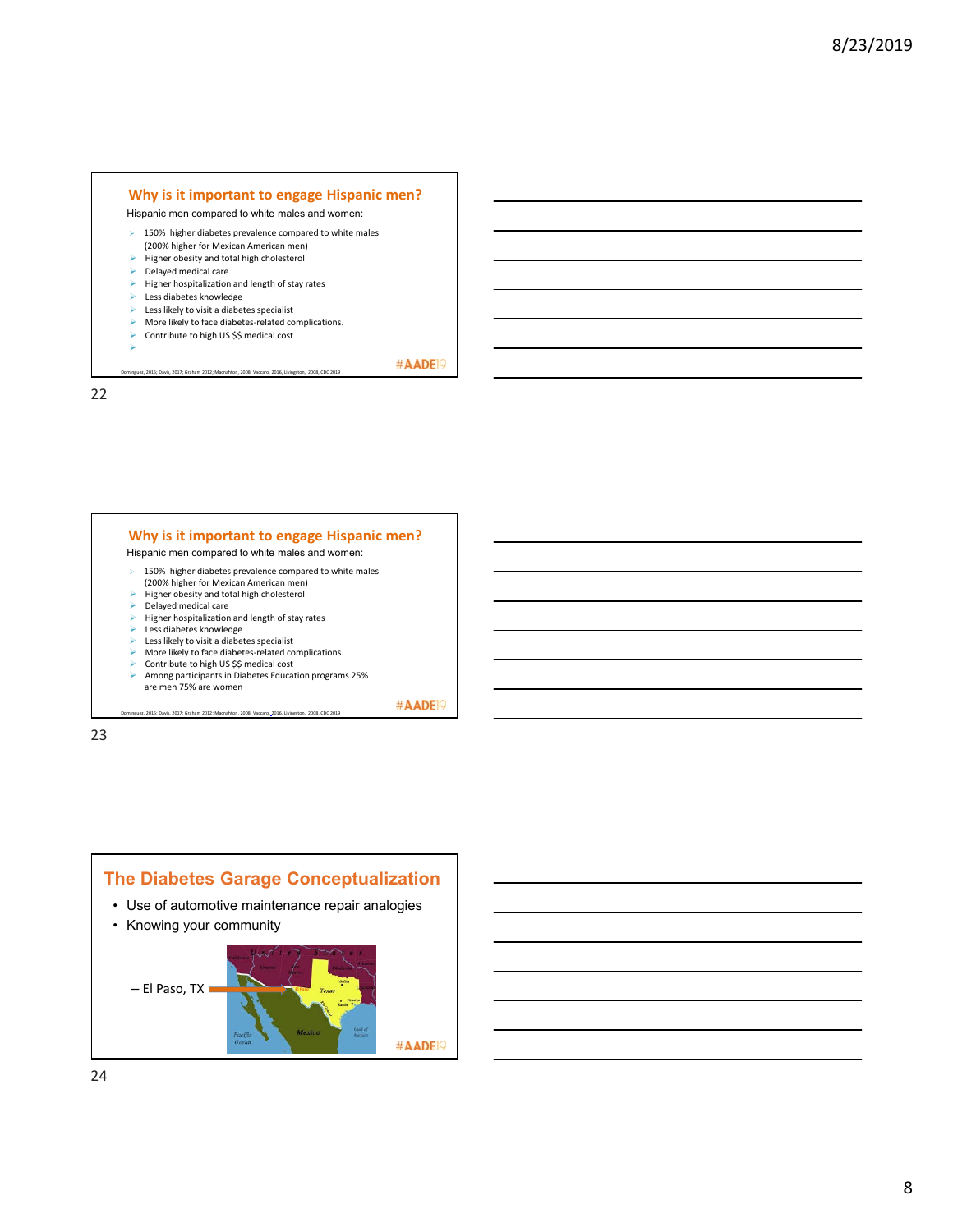# **El Paso County Texas**

### Population

- El Paso County Population = 835,593
- El Paso City Population = 683,080 82% Hispanic (Mexican-American)
- Education (25 yrs. or more)
- 
- High School or more = 78% Bachelor's degree or more =28%

### Economic Profile

- Median Household Income =\$42,000
- 21% persons in poverty

25



#AADE<sup>19</sup>

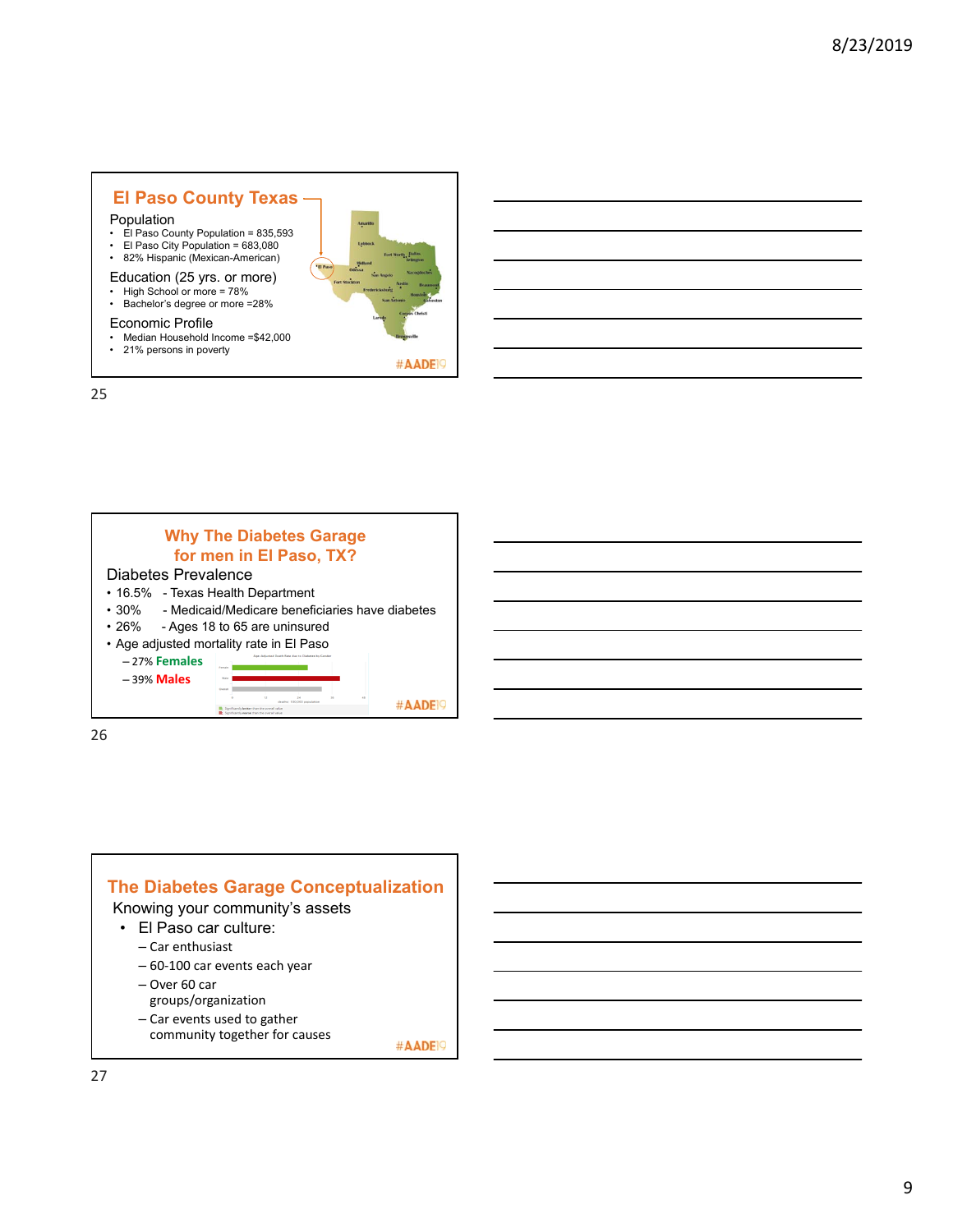

# **Car Shows Bring People Together for a Cause**

• Fallen Officers Memorial Car Show -Southwest University

• The University of Texas at El Paso – Student Association



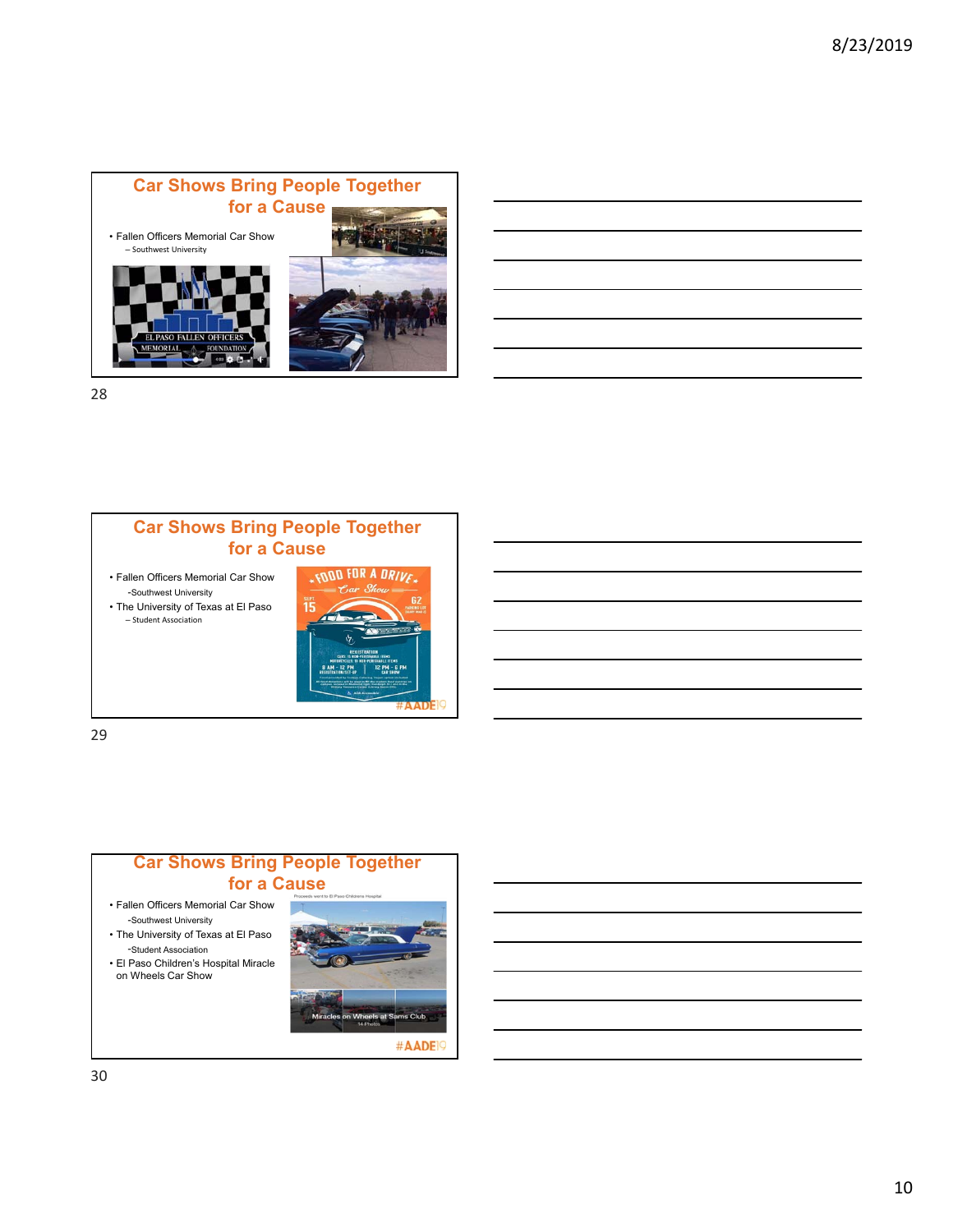# **Car Shows Bring People Together for a Cause**

- Fallen Officers Memorial Car Show -Southwest University
- The University of Texas at El Paso -Student Association
- El Paso Children's Hospital Miracle on Wheels Car Show
- Celebrating Mexican American Culture Car Show



#AADE<sup>19</sup>

31



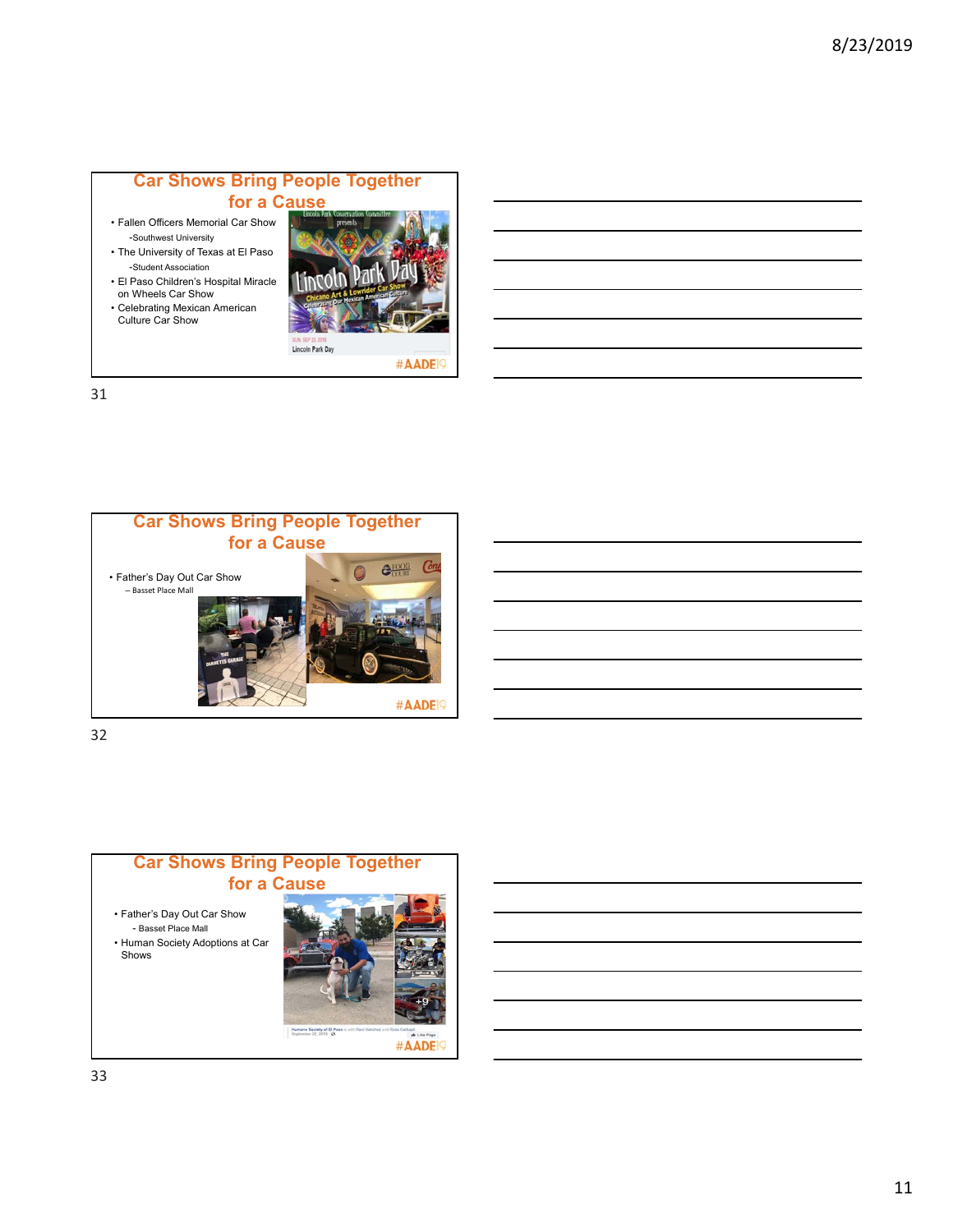# **Car Shows Bring People Together for a Cause**

- Father's Day Out Car Show - Basset Place Mall
- Human Society Adoptions at Car Shows
- St. Marks Catholic Church Car Show



#AADE

#AADE<sup>19</sup>

34

# **History of Car Culture in Mexican American Communities** • 1960s: Mexican-American culture not represented in mainstream US culture • Mexican-Americans illustrated own culture & pride through customizing cars with cultural symbols • "Car culture" brought people together and viewed as a form of family identification via *"family project or that their car connects them to their family or community"*

*(Chappell, B. Aesthetics and Politics of Mexican American Custom Cars. 2012 University of Texas Press)*

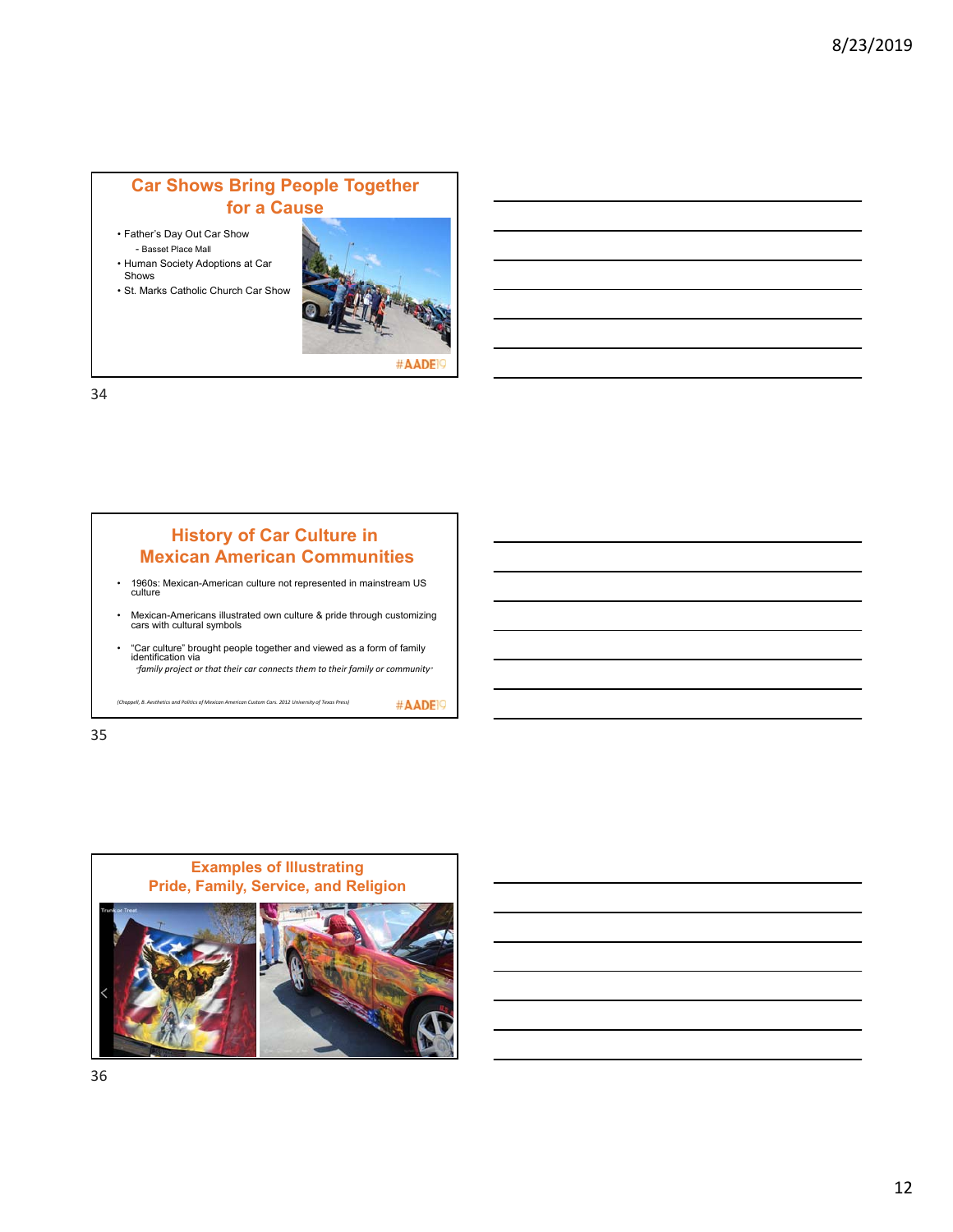# **Putting the Program Together**

Community Based Participatory Research (CBPR)

**Engage diabetes advocacy stakeholders as a strategy** that focuses on social, structural, and physical environmental inequities through active involvement of community members, organizations, and researchers in all aspects of the research process

#AADE<sup>19</sup>

37

# **Putting the Program Together**

Community Based Participatory Research (CBPR)

- Recognizes community as an unit of identity
- Builds on strengths and resources within the community • Facilitates collaborative involvement of all partners in all
- phases of the research • Integrates knowledge and intervention for mutual benefit
- of all partners

• Involves a cyclical and iterative process

#AADE<sup>19</sup>

38

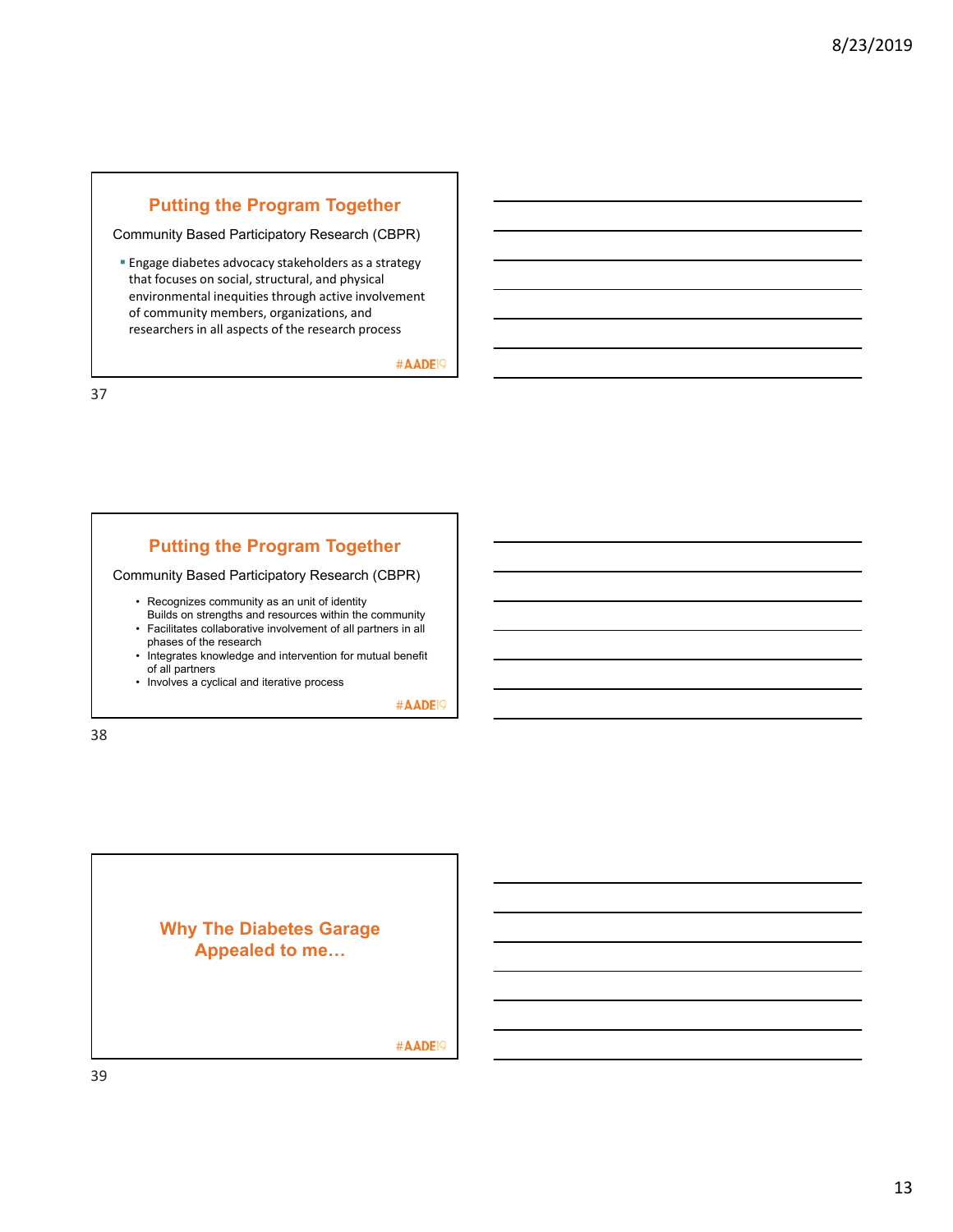

| <u> 1988 - Andrea Stadt Britain, amerikansk fotograf i stof i den større og stof i stof i stof i stof i stof i s</u> |                                                                                                                      |  |  |
|----------------------------------------------------------------------------------------------------------------------|----------------------------------------------------------------------------------------------------------------------|--|--|
|                                                                                                                      |                                                                                                                      |  |  |
|                                                                                                                      | <u> Andreas Andreas Andreas Andreas Andreas Andreas Andreas Andreas Andreas Andreas Andreas Andreas Andreas Andr</u> |  |  |
|                                                                                                                      | ,我们也不会有一个人的事情。""我们的人们是不是我们的人,我们也不会有一个人的人,我们也不会有一个人的人,我们也不会有一个人的人,我们也不会有一个人的人,我们也                                     |  |  |
|                                                                                                                      |                                                                                                                      |  |  |
|                                                                                                                      |                                                                                                                      |  |  |
|                                                                                                                      |                                                                                                                      |  |  |
|                                                                                                                      | <u> 1989 - Andrea Santa Andrea Andrea Andrea Andrea Andrea Andrea Andrea Andrea Andrea Andrea Andrea Andrea Andr</u> |  |  |



41



Interdisciplinary and Community Based Participatory Research

- Fey Community Partners and Roles<br>
The University of Texas at El Paso thitation/Direction of Project<br>
El Paso Diabetes Association Program Delivery<br>
Southwest University<br>
Automotive and Diesel Technology Program
	-
	-
	- *YMCA Diabetes Prevention Program University Medical Center Diabetes Program/Patient Education Texas Tech University Health Science Center, Ophthalmology Clinic NAPA Auto part retailer*
	-
	- *Interdisciplinary evaluation research team from the University of Texas at El Paso*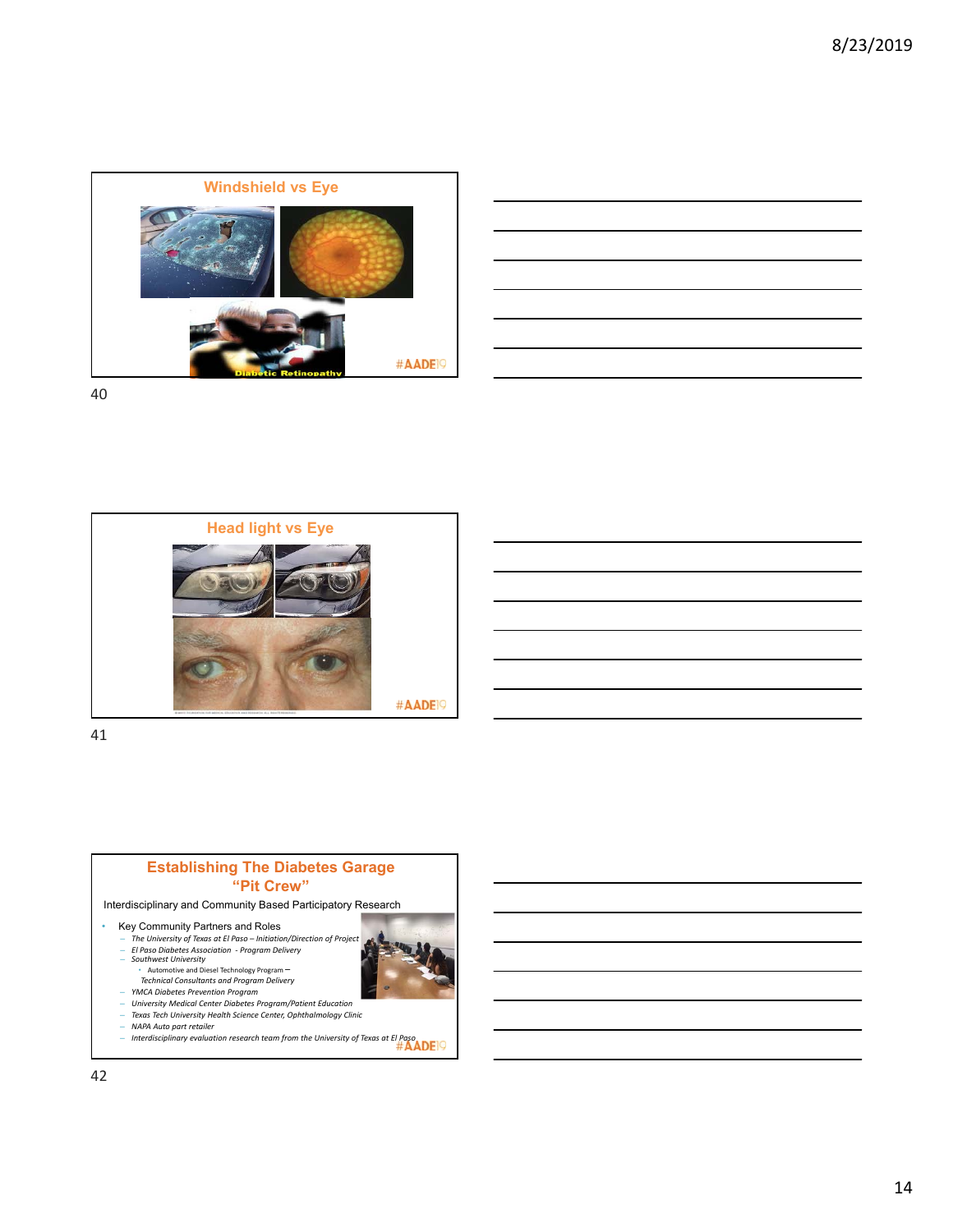# **Establishing The Diabetes Garage "Pit Crew"**

- 1. Steering Committee (14 representatives ) – Established March 2017 ‐‐‐ meets monthly
- Role is to guide and provide consultation on the planning, implementation, and evaluation of the Diabetes Garage 2. Automotive and Diabetes Translation work group – Established May 2017 – met 2/month over 5 months
- Role is to design and plan the Diabetes Garage program
- 3. Program Evaluation work group – Established August 2017 – met 2/month over 4 months – Role is to guide and provide consultation on the planning and implementation of the Diabetes Garage

#AADE<sup>19</sup>

43

### **Establishing The Diabetes Garage "Pit Crew"**

#### Advisory Groups

- 1. Patient advisory group
	- $-$  First met October 2018<br> $-$  Role is to guide and deve
	- Role is to guide and develop strategies for improving men's engagement in clinical care.

#### 2. Provider advisory group

- Planned for 2019‐2020
	- Role is to work with local hospitals and physicians for program recruitment strategies

#AADE<sup>19</sup>

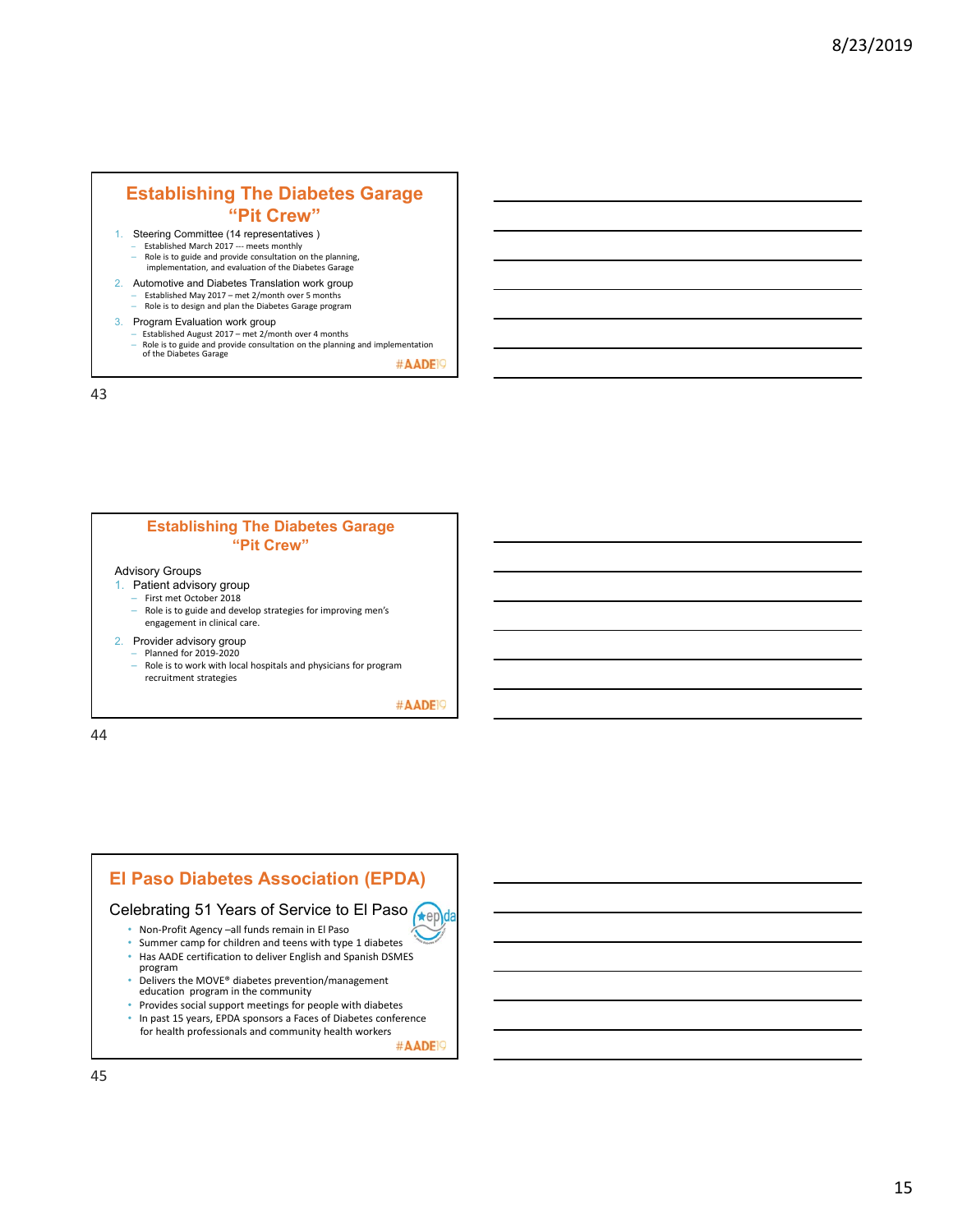



47



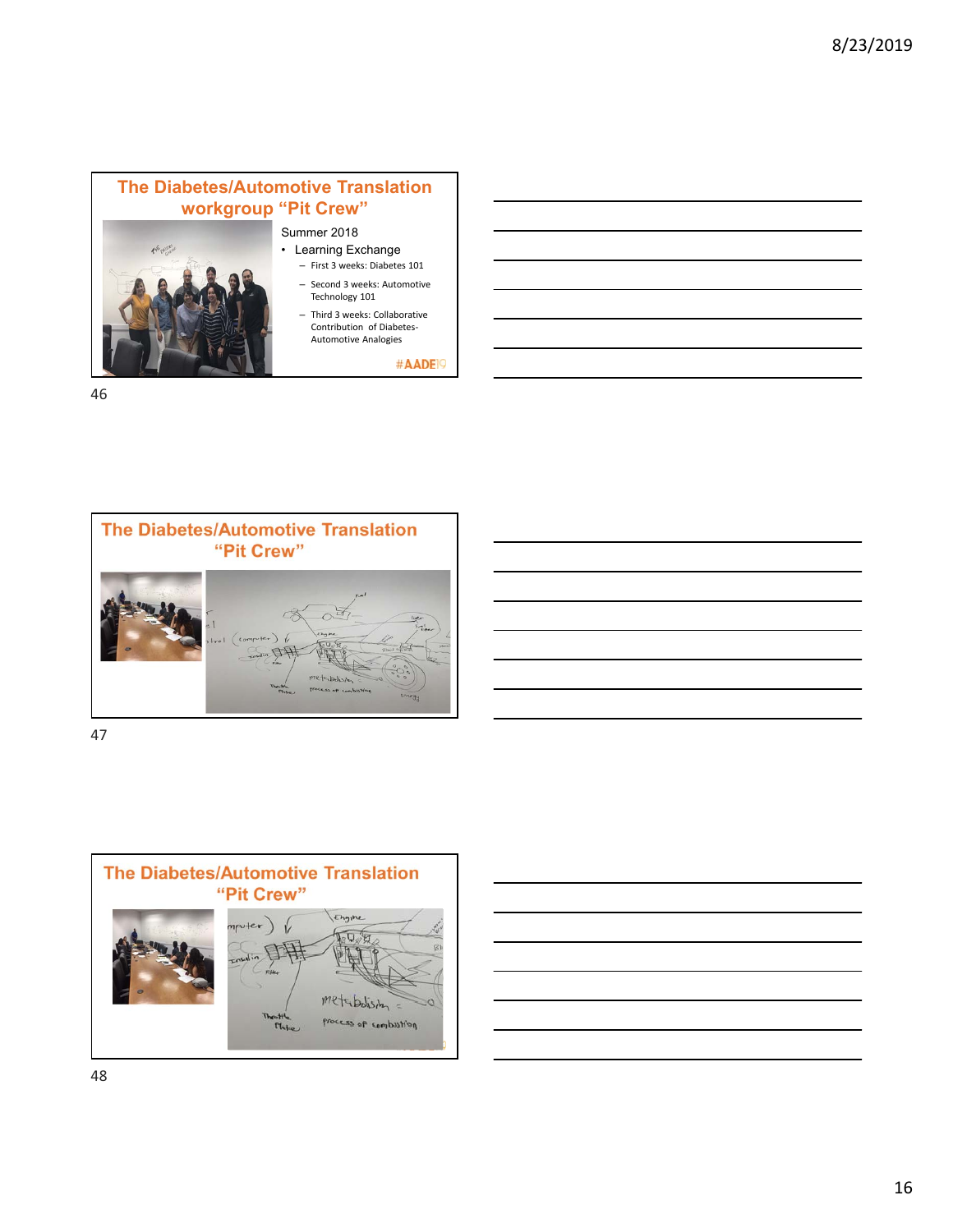### **The Remodel: DSMES overhaul**

# **DSMES**

(AADE 7 self-care behaviors)

- Healthy eating
- Being active
- Glucose monitoring • Taking medication
- Problem Solving
- Reducing risks
- Healthy coping

#AADE<sup>19</sup>

49





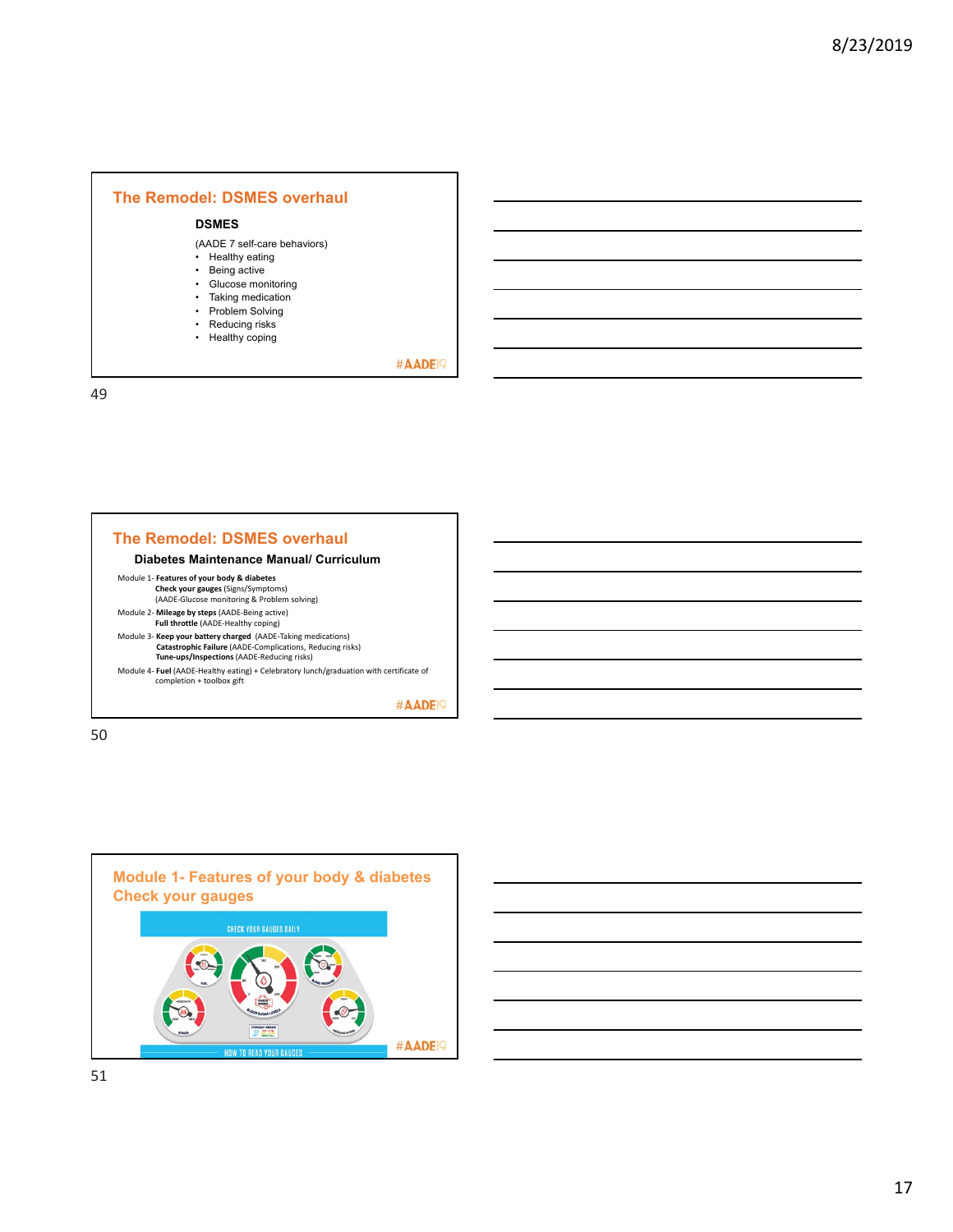### **Module 2- Mileage by steps Full throttle**

# #AADE<sup>19</sup>

52

### **What happens to your car if it is left unused?**

- Battery goes flat/drains
- Belts & hoses decompose, become brittle
- Fuel can gum up & clog injectors, all fluids can
- gum up, oil separates
- Flat, warped, rotten tires‐flat spots, dry rot • Brakes lose grip, seize up, rust
- Rubber seals dry up & crack



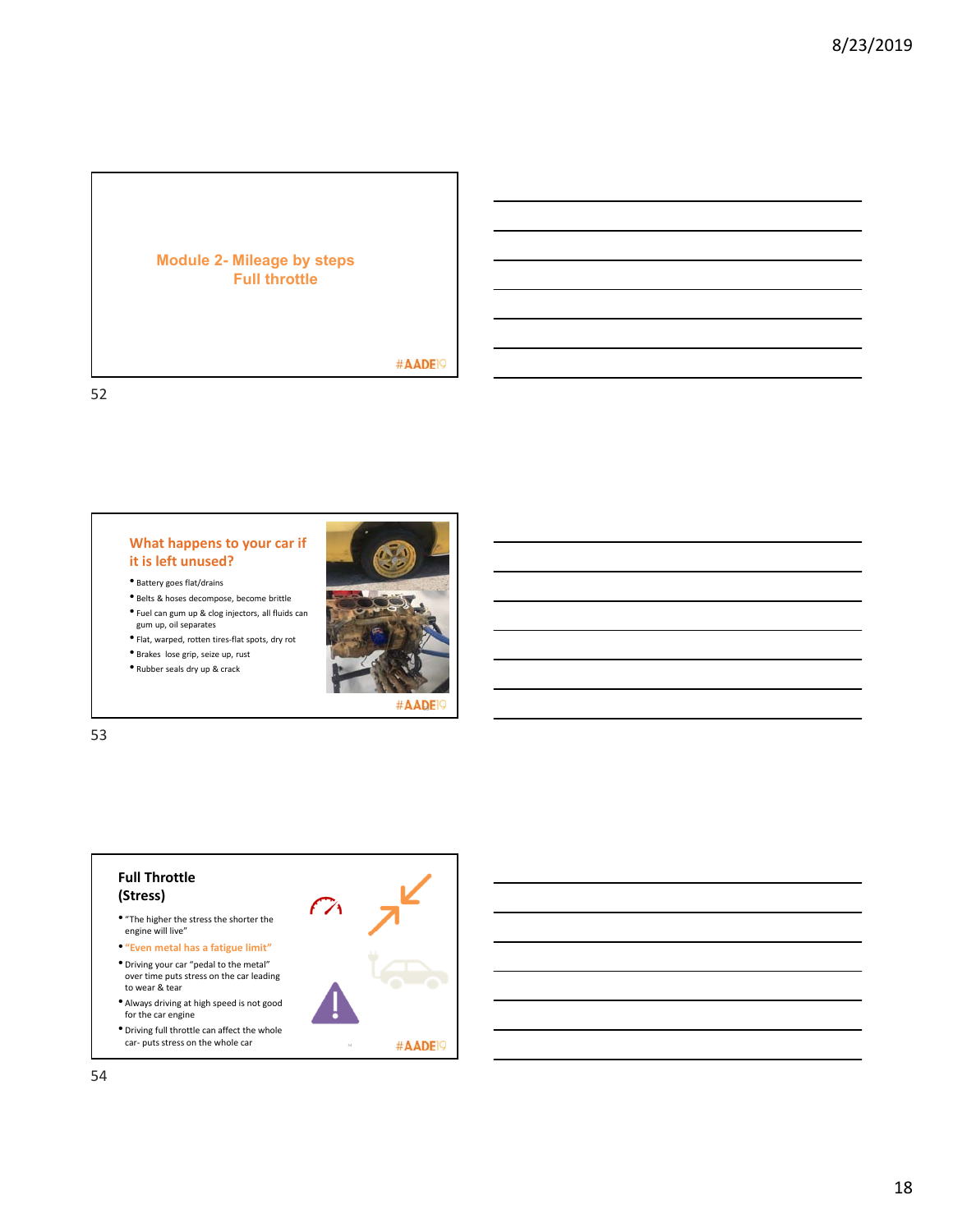## **Module 3- Keep your battery charged Catastrophic Failure Tune-ups/Inspections**

#AADE<sup>19</sup>

55



56

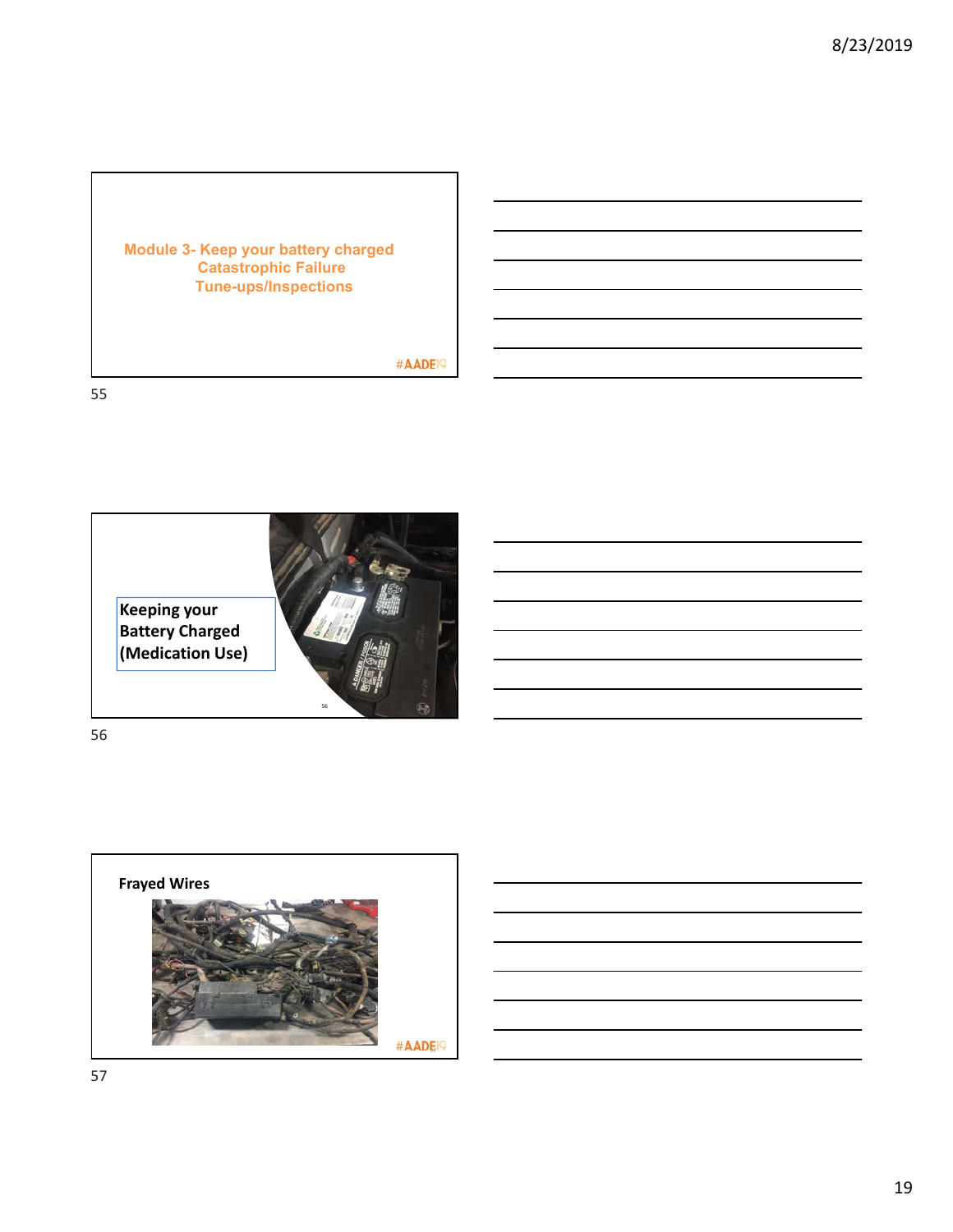

• Things you need to keep your car

- •Tire and wheel inspection • Fluid level inspection (oil, coolant, brake fluid,
- 
- 
- maintenance schedule

#AADE<sup>19</sup>

58

**Module 4- Fuel Celebratory lunch/graduation Certificate of completion Diabetes Maintenance Manual Toolbox gift**

#AADE<sup>19</sup>

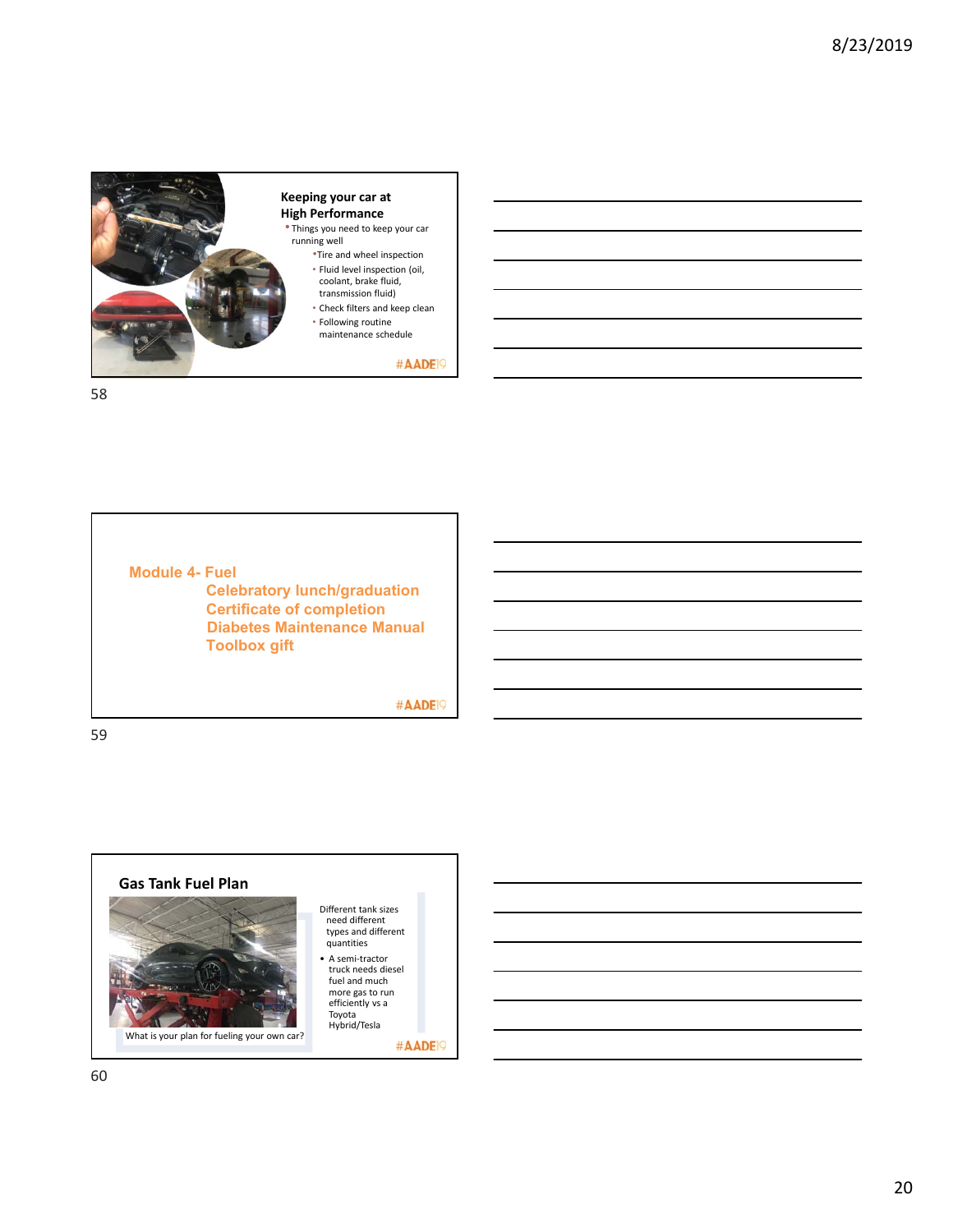





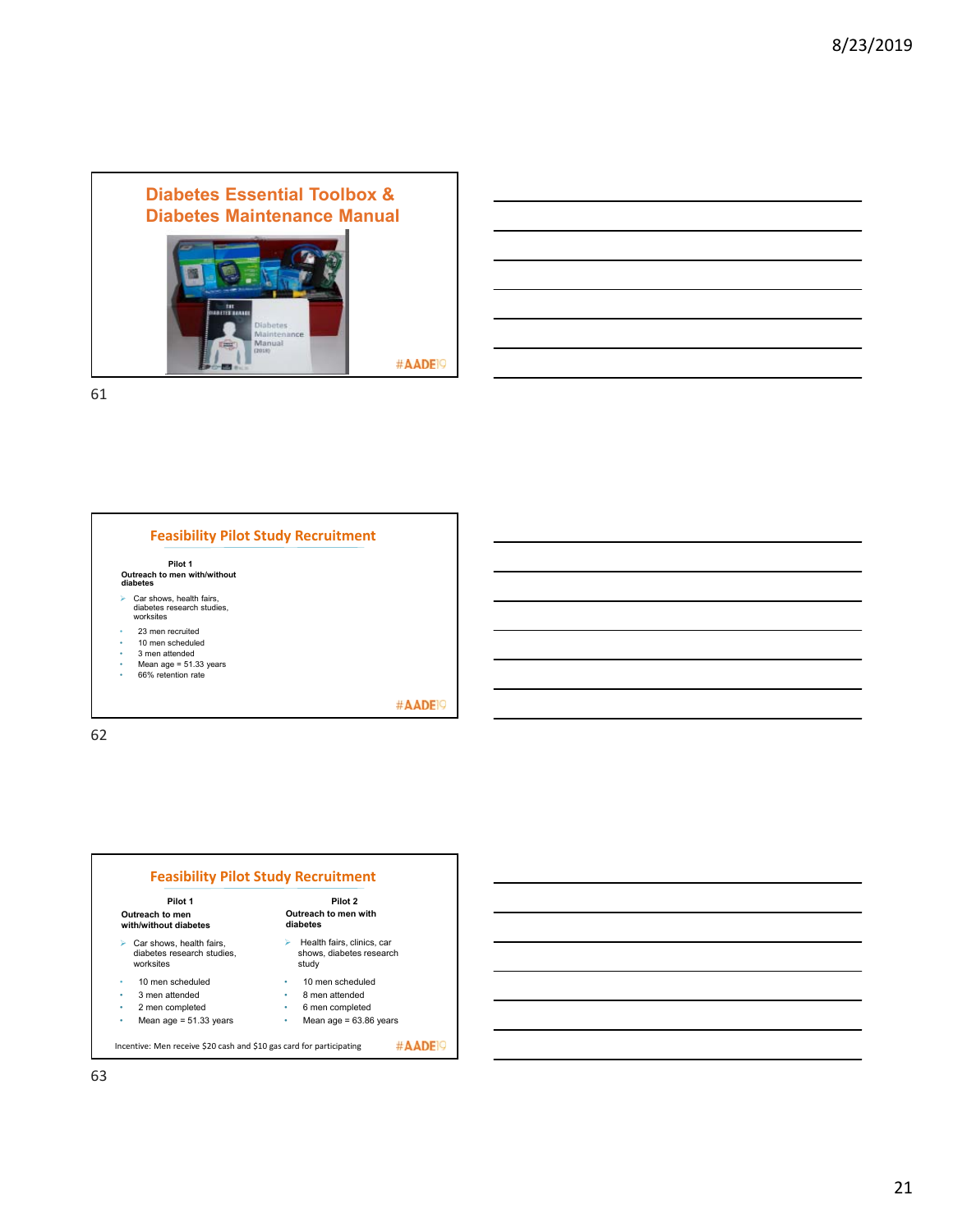#### **Methods**

1. Investigate whether men's diabetes knowledge, intent to engage in<br>preventative self-care, diabetes management behaviors and<br>physical health outcomes improved after participating in The<br>Diabetes Garage™

- 
- 
- a. Pre- post survey and clinical heath assessments.<br>
Diabetes knowledge: Modified Starr County Diabetes Knowledge Questionnaire<br>
Diabetes Health Belief Scale on Perceived a) risk, b) severity, c) benefits and d) barrie
- b. Analysis: Non-parametric descriptive statistics and pre-post trend observation. Small<br>stample size and lack of normal distribution does not allow for t-test analysis as it<br>increases a chance of false positive statistica

Winter, J. C. F. de. (2013). "Using the Student's "t"-Test with Extremely Small Sample Sizes." *Practical Assessment,* <br>*Research & Evaluation*, *18*(10), 1–12.

64

### **Methods**

- 2. Assess the acceptability and determine the feasibility of The Diabetes Garage ™
- 
- a. Two appreciative inquiry group discussions with participants of the Diabetes Garage pilot classes. b. Interview Guide:
	- -
		- 1) Why men chose to attend class 2) Likes and Dislikes 3) Whey men would/would not attend classes 4) Thoughts about Diabetes Garage concept for engaging men
		- 5) Recommendations Suggestions
- c. Transcription of audio and transcription quality check
- 
- d. Four individuals coded data based on questions e. Group consensus meeting on codes

#AADE<sup>19</sup>

65

### **Results: Total Participant Characteristics (N=11)**

- Mean age =  $60.10$  years
- Mean years diagnosed w/ diabetes = 3.11 years
- 64 % married/member of unmarried couple
- 70% Hispanic/Latino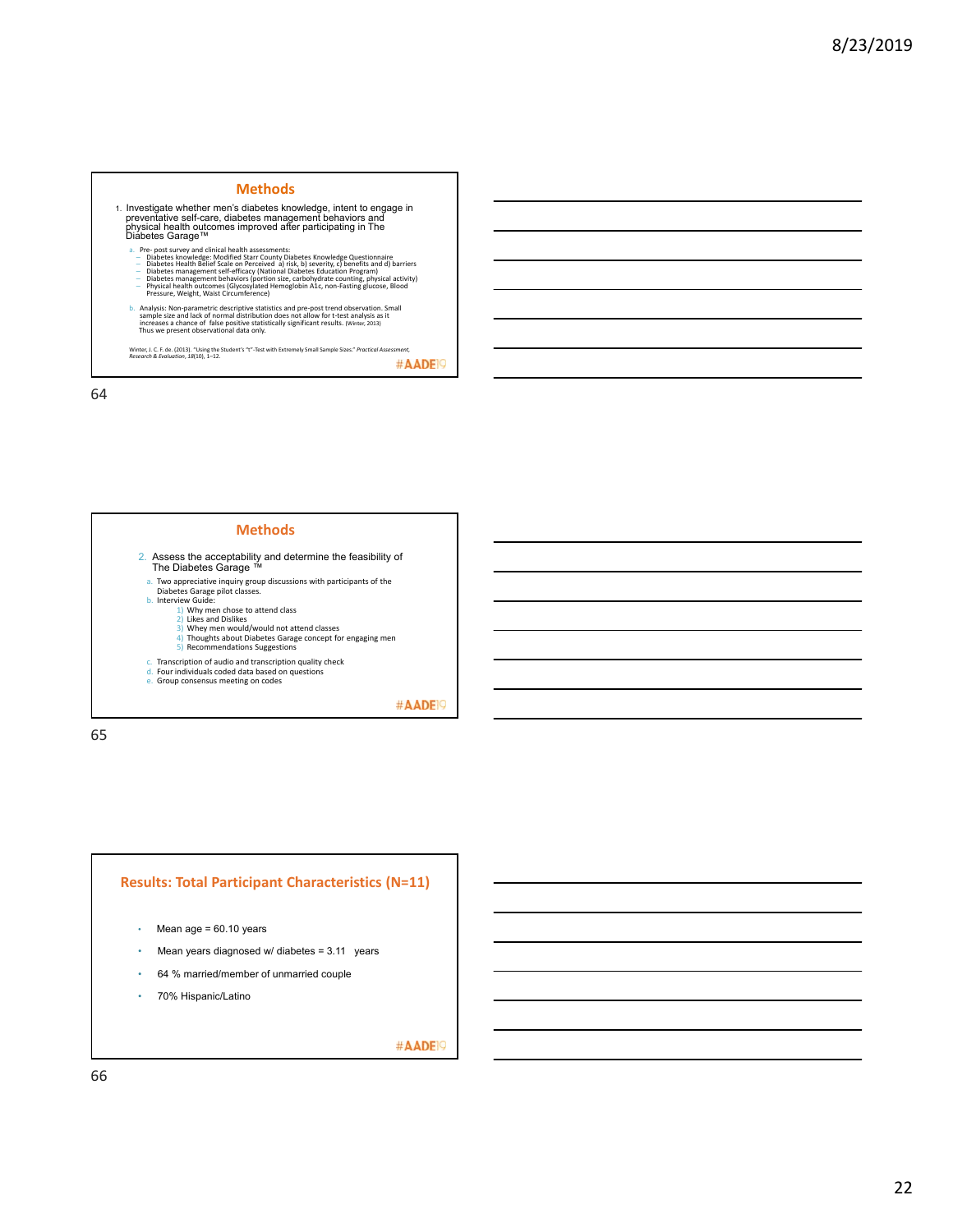









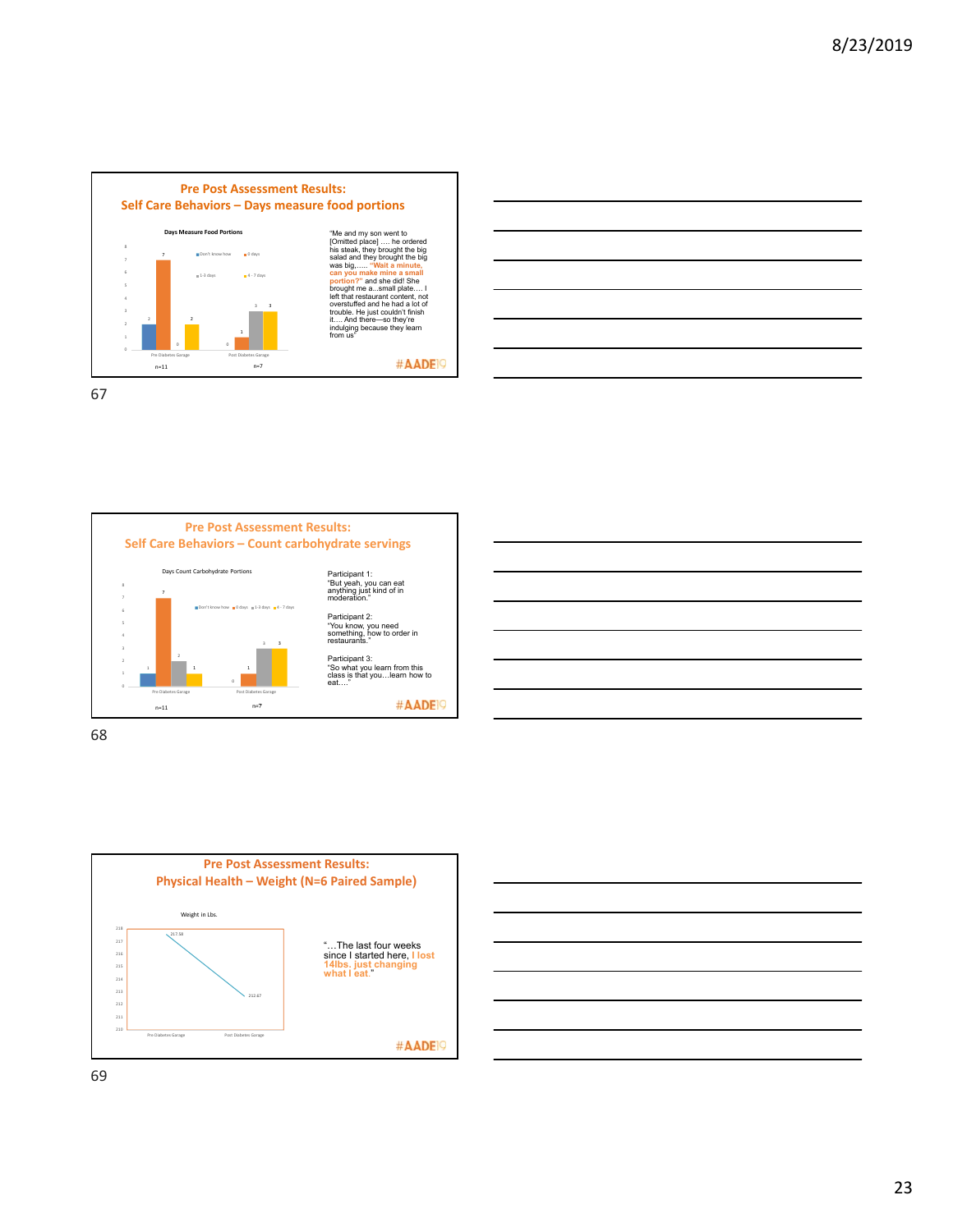





#AADE<sup>19</sup>

71

### **Appreciative Inquiry Focus Groups: The Diabetes Garage Concept**

".... I think,..... if you, just concentrated on one area like, the<br>basic of diabetes and that's all you talk about you're gonna<br>get a bunch of people that really not going to listen....... But if<br>you intertwine with, ok,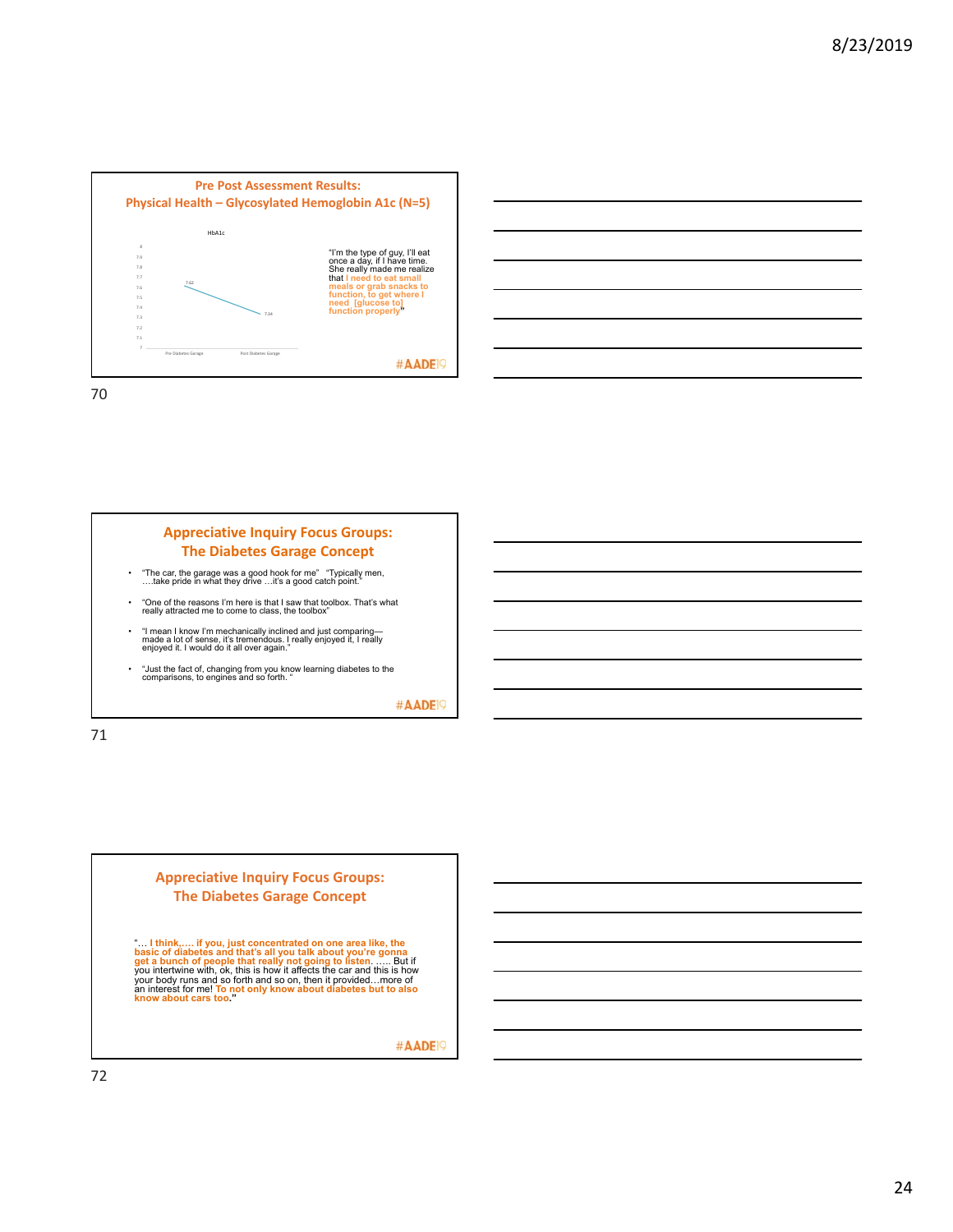

### **Conclusion**

- 1. The Diabetes Garage ™ shows the potential to improve men's self-care behaviors and physical health outcomes
- 2. The concept of using automotive maintenance/repair analogies is reported to be an acceptable approach for engaging men • Suggestions to include sports analogies for non-car guys
- 3. Roll-out of The Diabetes Open Garage in Fall 2019
- 3. We are now working to secure funding to conduct a randomized trial between non-tailored diabetes education programs and The Diabetes Garage ™

#AADE<sup>19</sup>

74

### **Limitations and Strengths**

Limitations

- 1. Small sample size does not allow assessing accurate impact of The Diabetes Garage™ or generalizability
- 2. Convenience sample and selection bias may exist where men who more apt to attend classes participated in The Diabetes Garage™.

- Strengths 3. Quantitative and qualitative data collected
- 4. Support: Momentum to plan, prepare curriculum-garage, and implement pilot studies occurred within 1 year time frame.
- 5. Valuable lessons learned via pilot studies
-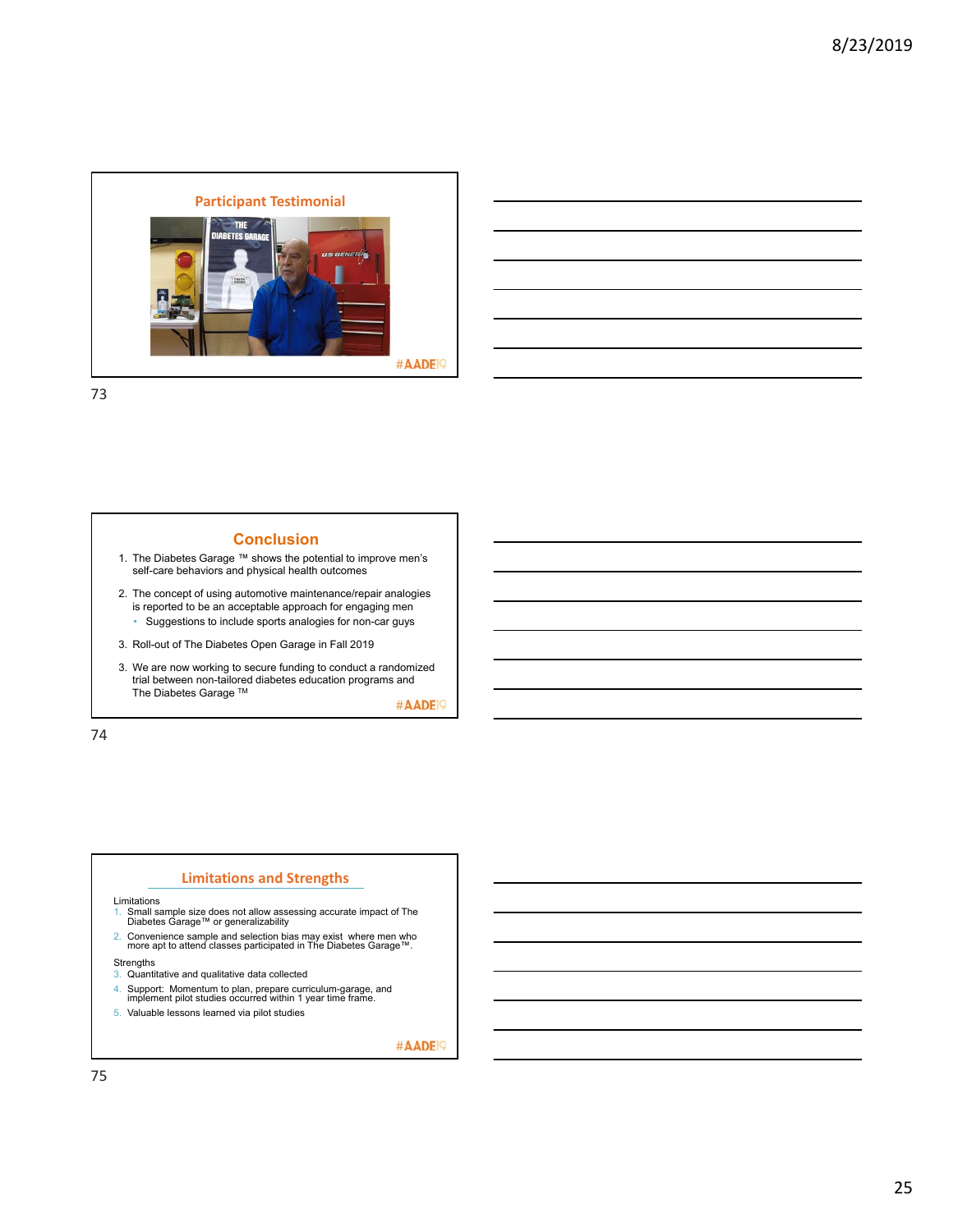



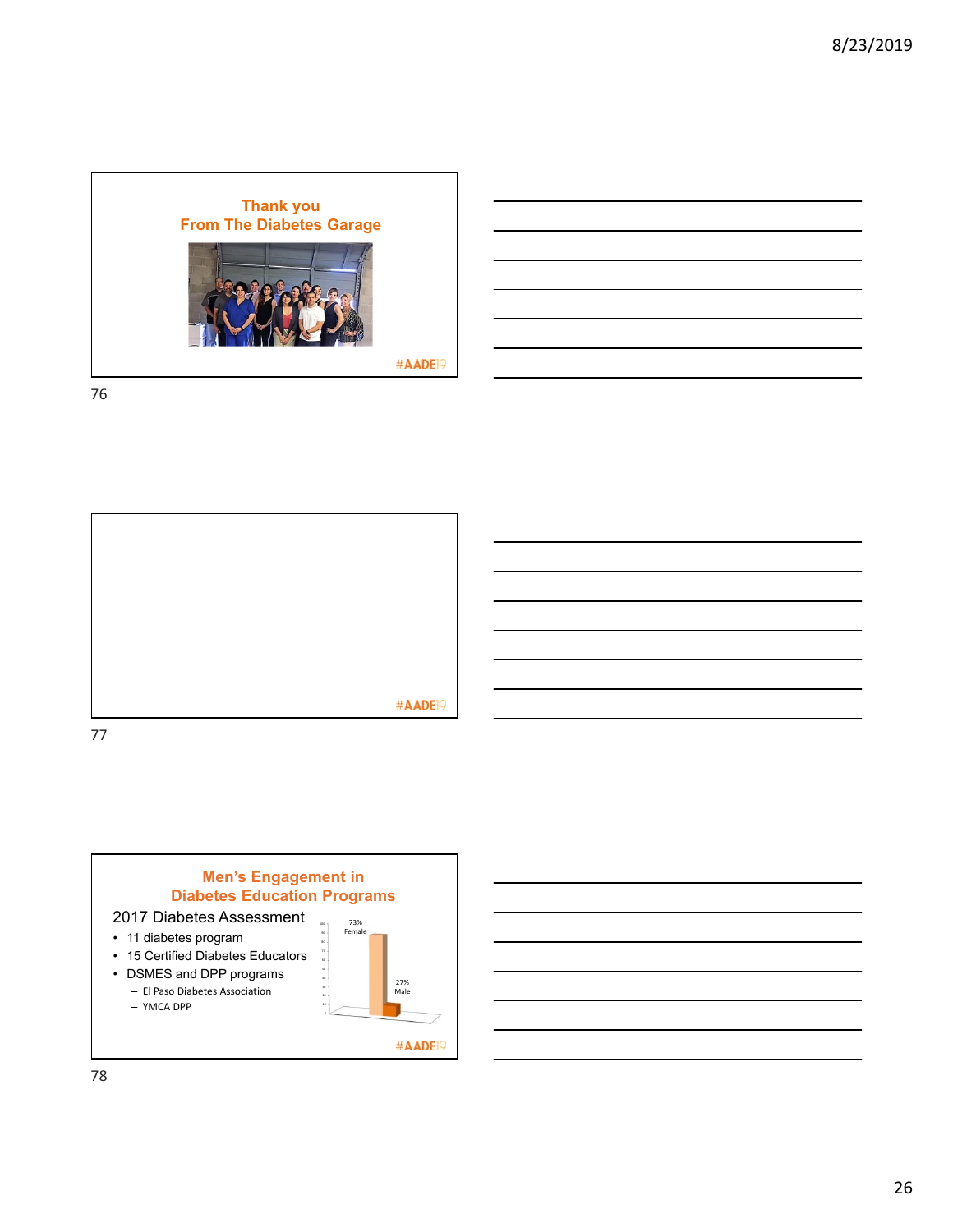



80